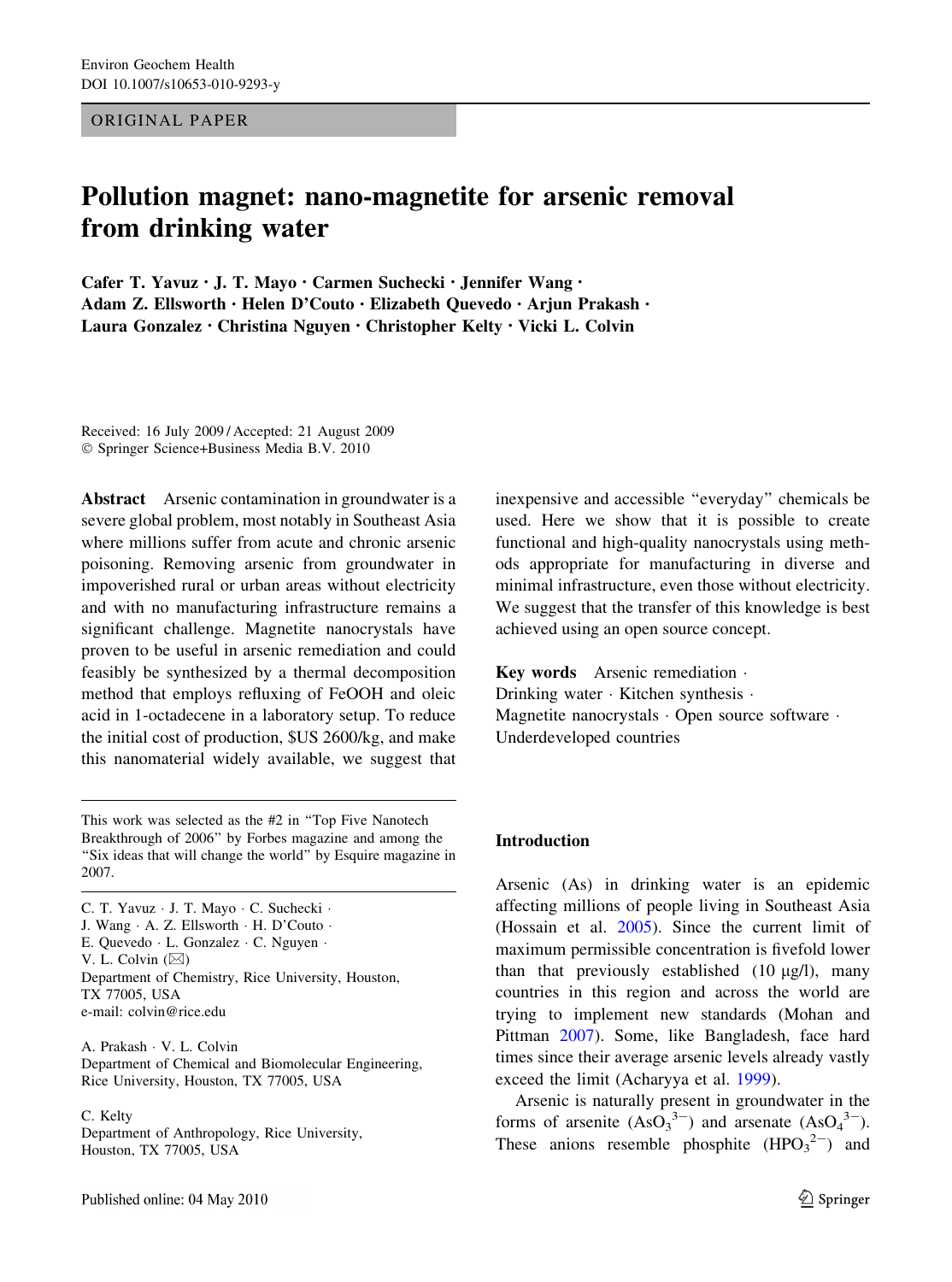phosphate  $(PO<sub>4</sub><sup>3–</sup>)$  ions, and it is this similarity that is the dominant source of their toxicity: arsenite and arsenate block  $ATP \rightarrow ADP$  conversions by permanently replacing phosphate groups (Jain and Ali [2000\)](#page-7-0).

In underdeveloped countries, such as Bangladesh, poor villagers collect their potable water from ponds, rain water, dug (shallow) wells, and deep wells (Harvey et al. [2002\)](#page-7-0). These sources are associated with a number of health risks, ranging from microbial infections (at those sources close to the ground) to diseases such as arsenicosis (from the deeper aquifers that have high arsenic levels). Since the 1980s, both governments and the public have preferred deeper wells as the water therein appeared to contain no visible contaminants (arsenic species are colorless and odorless) and was no longer contaminated with waterborne microbial diseases, such as diarrhea. The appearance of the first reports containing evidence that many of these drinking water sources had high arsenic levels (Chakraborty and Saha [1987;](#page-7-0) Nickson et al. [1998](#page-7-0)) resulted in only 29% of the affected population switching to safer wells (Ahmed et al. [2006\)](#page-7-0).

The failure of arsenic removal practices in these wells was mainly due to maintenance difficulties, which were both costly and labor-intensive. Several measures suggested by the National Policy for Arsenic Mitigation (NPAM; [2004](#page-7-0)), such as a piped water system, rainwater collectors, pond sand filters, dug wells, and arsenic removal units, have had only a minor effect (2–4%) (Ahmed et al. [2006](#page-7-0)). Consequently, Ahmed and co-workers have insisted on regular monitoring of water quality regardless of the mitigation technique, broader public awareness campaigns, and the wise use of the water sources that are low in arsenic (Ahmed et al. [2006\)](#page-7-0). However, the issue currently remains unresolved (Ball [2005](#page-7-0); Bhattacharjee [2007](#page-7-0)).

#### Open source concept for arsenic remediation

Open source software benefits from the contributions of individuals that are not the original authors of that software, thereby leading to a dynamic optimization that is well-suited to the specific application for which they are intended. If freely licensed, free and open source software (FOSS) puts underdeveloped countries on an equal footing with the developed

world in terms of innovating new technologies (Weber [2004;](#page-7-0) Kelty [2008\)](#page-7-0). This concept could also be employed to disseminate life-saving technologies, such as diagnostic tools, sustainable energy sources, and in our case, arsenic remediation (Lounsbury et al. [2009\)](#page-7-0). Here, we demonstrate a pathway to the development of an open source nanotechnology method that has the potential to be used in the rural villages of Bangladesh where no electricity or pumps are available. Properly denoted as ''kitchen synthesis'', this method employs everyday materials, such as edible oils, rust, and vinegar, that are commonly found in an ordinary kitchen.

## Materials and methods

## Materials

Edible oils [Bertolli Extra Light Tasting olive oil, Market Pantry vegetable oil (soybean oil), Market Pantry all natural corn oil], Market Pantry white distilled vinegar (5% acidity), and Johnson's Drano Max gel were obtained from Target (USA). Roebic brand crystal drain opener was purchased from Lowe's hardware store. Additional vinegar (Hill Country Fare extra strength distilled white vinegar with 9% acidity) was obtained from HEB. Water was used from municipal tap water without further purification. Rust was obtained from different sources of rusted steel, such as the iron stand that was found in a laboratory hood, high school fences, and rods found in the playground on the university campus.

### Soapmaking process

Crystal drain opener (15 g) is dissolved in 30 ml of tap water and, while warm, poured into a glass bowl containing 100 g of an edible oil type. The mixture is stirred first with a spoon and then with a magnetic stir bar until tracing and texture are observed. The resulting slurry is left in a ventilated area to dry and cure, with stirring with a spoon each day until a thick, hard soap is obtained.

### Production of fatty acid mixture

The cured soap (60 g) is finely grated on a cheese grater and mixed with 650 ml of vinegar (9% acidity). The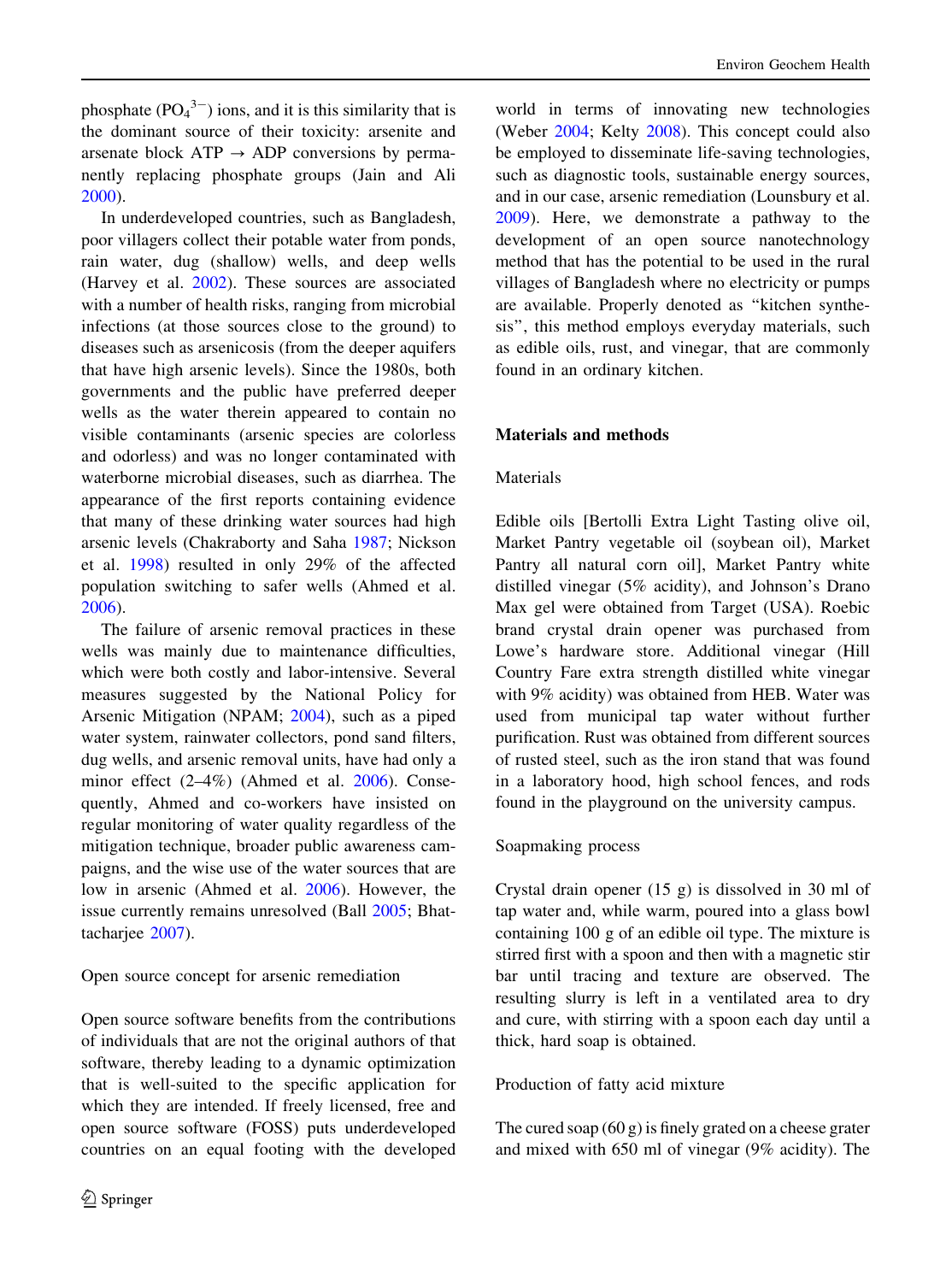resulting solution is boiled for 15–30 min, with stirring, until all soap chunks disappear. Upon cooling, two distinctive layers are formed. The top organic layer is removed using a syringe and placed in a pan. This cloudy yellow mixture is heated to a boil until the remaining water and acetic acid evaporates.

#### Magnetite nanocrystal synthesis

Rust is obtained from rusted steel sources by shaving. Rust powder (1 g) is mixed with 20 g fatty acid mixture (FAM) and placed into the pan. Covered by a lid, the solution is boiled for 2 h, producing a thick smoke. This thick smoke diminishes in time, and the end product is a black gelatinous magnetic material.

### Transferring magnetite nanocrystals into water

The soap (10 g) is ground into 100 ml of tap water and boiled until dissolved. Excess soap is filtered away by decanting. The black slurry  $(3-5 \text{ g})$  from the pan is then combined with the soapy water and boiled for 30 min. Any unreacted solid is removed by filtering. Water-soluble magnetite nanocrystals are then magnetically collected from the brownish solution. The deposits on the magnet are then washed with water and redispersed in water or ethanol.

#### Results and discussion

In terms of technology, the current leading choices for removing arsenic from a water source include coprecipitation, adsorption in fixed-bed filters, membrane filtration, anion exchange, electrocoagulation, and reverse osmosis (Twidwell et al. [1999;](#page-7-0) Mohan and Pittman [2007\)](#page-7-0). Most of these techniques, however, are not as effective as nano-magnetite, require large initial and maintenance costs, and are intensive labor since the affected area is very large (Hossain et al. [2005](#page-7-0)).

<span id="page-2-0"></span>In a previous study carried out in collaboration with the Mason Tomson group, we showed that fine sizes of nano-magnetite (Fe<sub>3</sub>O<sub>4</sub>, 12 nm) can remove 200-fold more arsenic than existing commercial sorbents (Yean et al. [2005](#page-7-0); Yavuz et al. [2006;](#page-7-0) Mayo et al. [2007\)](#page-7-0). Table [1](#page-2-0) shows the concentrations of arsenic remaining in a stock solution containing 500 µg As/l and the associated percentage removal

Table 1 Arsenic removal efficiency test in which 2 l of an As-containing solution (500  $\mu$ g/l) is treated with 1 g Fe<sub>3</sub>O<sub>4</sub> (adapted from Yavuz et al. [2006](#page-7-0))

| Particle<br>size (nm) | $As(V)$ or<br>As(III) | Residual As<br>concentration $(\mu g/l)$ | Percentage<br>removal |  |
|-----------------------|-----------------------|------------------------------------------|-----------------------|--|
| 12                    | As(III)               | 3.9                                      | 99.2                  |  |
| 20                    | As(III)               | 45.3                                     | 90.9                  |  |
| 300                   | As(III)               | 375.7                                    | 24.9                  |  |
| 12                    | As(V)                 | 7.8                                      | 98.4                  |  |
| 20                    | As(V)                 | 17.3                                     | 96.5                  |  |
| 300                   | As(V)                 | 354.1                                    | 29.2                  |  |

efficiency after treatment with 1 g of 12-nm nanomagnetite (developed in our laboratory), 20-nm magnetite (commercially produced), or 300-nm magnetite (commercially produced). The results prove the potential of nano-magnetite to make a sizable cut in material costs: 15 g of nano-magnetite is equal to 1.4 kg of bulk iron oxide in terms of removing the same amount of arsenic  $(500 \mu g/l)$  from  $501$  of water. Nano-magnetite can be synthesized from alternative, sustainable sources, as discussed in subsequent sections of this article. Our goal is to develop a procedure that can be performed using the most basic of tools and chemicals that are present in every household or kitchen.

### Magnetite ( $Fe<sub>3</sub>O<sub>4</sub>$ ) nanocrystals

In its nanoscale form, the most magnetic of all natural minerals, magnetite  $(Fe<sub>3</sub>O<sub>4</sub>)$ , is effective in remediating arsenic (Yean et al. [2005](#page-7-0); Yavuz et al. [2006,](#page-7-0) [2007](#page-7-0); Mohan and Pittman [2007](#page-7-0); Shannon et al. [2008\)](#page-7-0). Equally important is the development of manufacturing methods that are scalable as well as cost effective since arsenic remediation requires both cheap and plentiful materials (Hossain et al. [2005](#page-7-0)). The synthesis of fine sizes of magnetite usually require highly pure chemicals and laboratory tools, such as temperature-controlled heaters, stirrers, and inert atmosphere. Non-aqueous mediums are also preferred for high monodispersity and uniformity (Roca et al. [2006\)](#page-7-0).

In a typical laboratory synthesis, an iron salt or oxide is mixed with a surfactant and boiled in a high boiling point solvent under air-free reflux conditions. The most notable examples of this type of synthesis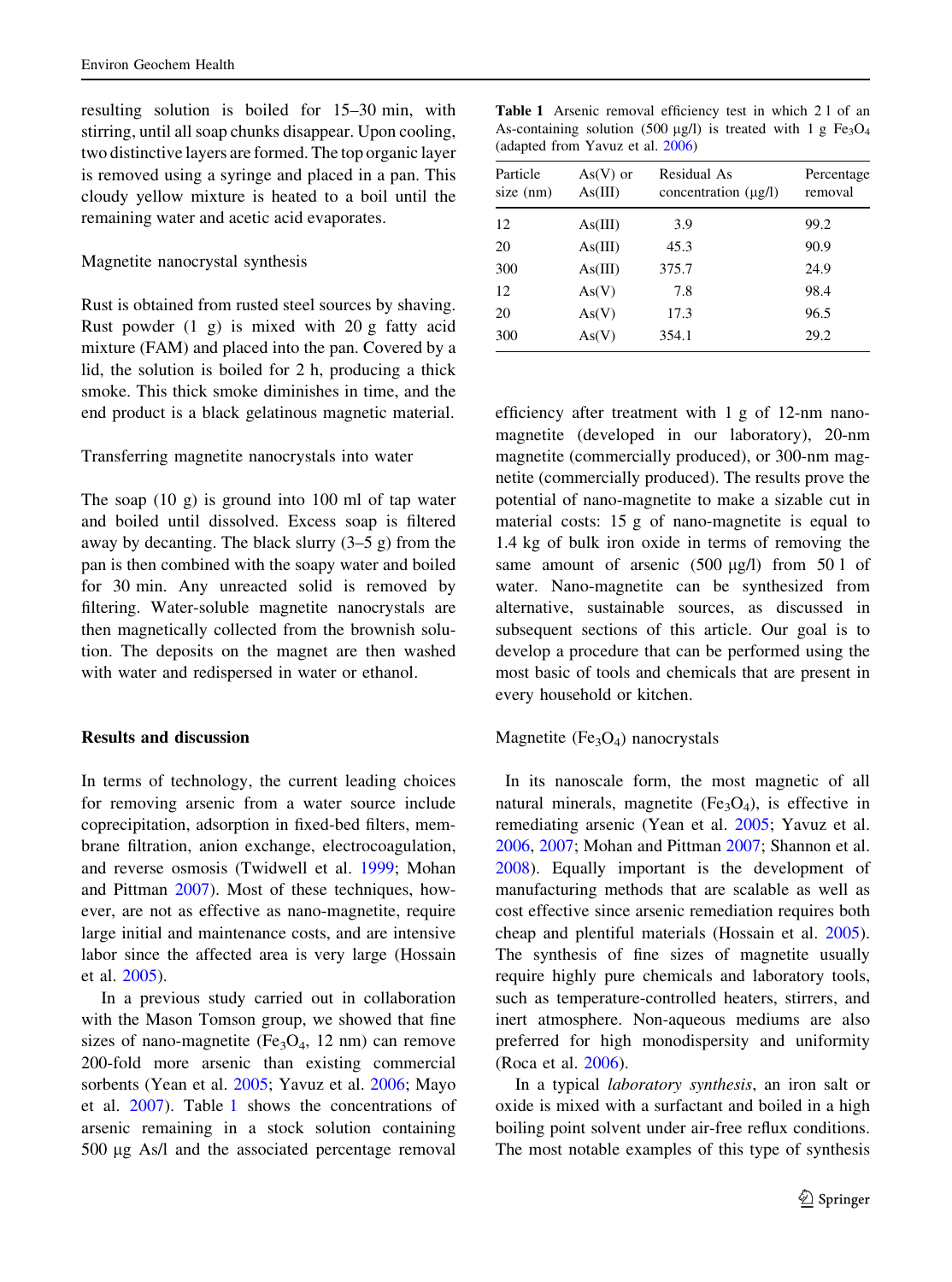are refluxing iron acetylacetonate, oleic acid, oleylamine and 1,2-hexadecanediol in diphenyl ether (Sun and Zeng [2002;](#page-7-0) Sun et al. [2004\)](#page-7-0), heating iron oxohydrate (FeOOH) with oleic acid in 1-octadecene (ODE) (Yu  $2004$ ), precipitating FeCl<sub>3</sub> with oleic acid and further heating to a boiling in 1-octadecene (ODE) (Jana et al.  $2004$ ), and mixing FeCl<sub>3</sub> and sodium oleate before refluxing the precipitate in a mixture of oleic acid and ODE (Park et al. [2004\)](#page-7-0). All of these methods, however, require high purity grade chemicals, thereby limiting their use in very low cost operations, such as water filtrations.

A very probable mechanism of laboratory grade non-aqueous synthesis of magnetite nanocrystals has been reported in the literature (Jana et al. [2004](#page-7-0); Park et al. [2004](#page-7-0); Sun et al. [2004](#page-7-0); Yu [2004\)](#page-7-0). In these syntheses, a major intermediate is shown to be iron(III) oleate, which is a direct salt of iron(III) with the oleate anion (Fig. [1\)](#page-3-0).

#### Kitchen synthesis

An alternative approach to reducing costs without sacrificing too much quality would be to replace the expensive reagents with affordable, accessible, and relatively less pure ingredients, such as those found in a kitchen. Existing green and cost-effective synthetic methods are unfortunately limited in the field of nanotechnology. To date, only olive oil (Sapra et al. [2006\)](#page-7-0) and Therminol 66 (Asokan et al. [2005\)](#page-7-0) have



<span id="page-3-0"></span>Fig. 1 Accepted mechanism of the solvothermal decomposition of iron oleate for magnetite nanocrystals. Inset Digital picture from a batch setup

been shown to be directly usable as solvents. Our research on rust (hydrated iron oxides) collected from refuse and a fatty acid mixture obtained from edible oils has revealed that the costs of the starting materials can be reduced by more than two orders of magnitude (from \$US 2600/kg to \$US 22/kg). In this greener, alternative synthetic route, the key ingredients of the synthesis, iron precursor and the oleic acid, can be substituted with everyday chemicals. Edible oils show a potential for replacing oleic acid with a mixture of fatty acids that are formed via saponification that is followed by acidification. Rust from an iron- or steel-based tool is an affordable replacement of FeOOH, the iron precursor. The new chemical reaction then becomes:

Rust (hydrated iron oxides)

- $+$  Fatty Acid Mixture (FAM)
- $\rightarrow$  Magnetite (Fe<sub>3</sub>O<sub>4</sub>) Nanocrystals

A saponification reaction of edible oils produces soap, which is a mixture of fatty acid salts. The FAM, which is a mixture of long-chain organic acids, forms once this soap is acidified with vinegar. There are a number of different fatty acids that constitute FAMs, but four of these are almost always dominant: oleic acid [(9Z)-octadec-9-enoic acid], linoleic acid [(9Z, 12Z)-octadeca-9, 12-dienoic acid], stearic acid (octadecanoic acid), and palmitic acid (hexadecanoic acid) (see Fig. [2](#page-3-0) for their chemical formula; Gan et al. [2005\)](#page-7-0). To investigate whether or not these fatty acids would produce nanocrystals, we performed control experiments with dilute oleic acid (Fig. [3a](#page-4-0)), concentrated oleic acid (Fig. [3](#page-4-0)b), stearic acid (Fig. [3](#page-4-0)c), and



Fig. 2 The chemical formula of the four fatty acids that are the dominant constituents of the oils. Most oil types contain these at a concentration of  $>90\%$  (w/w) (Gan et al. [2005](#page-7-0))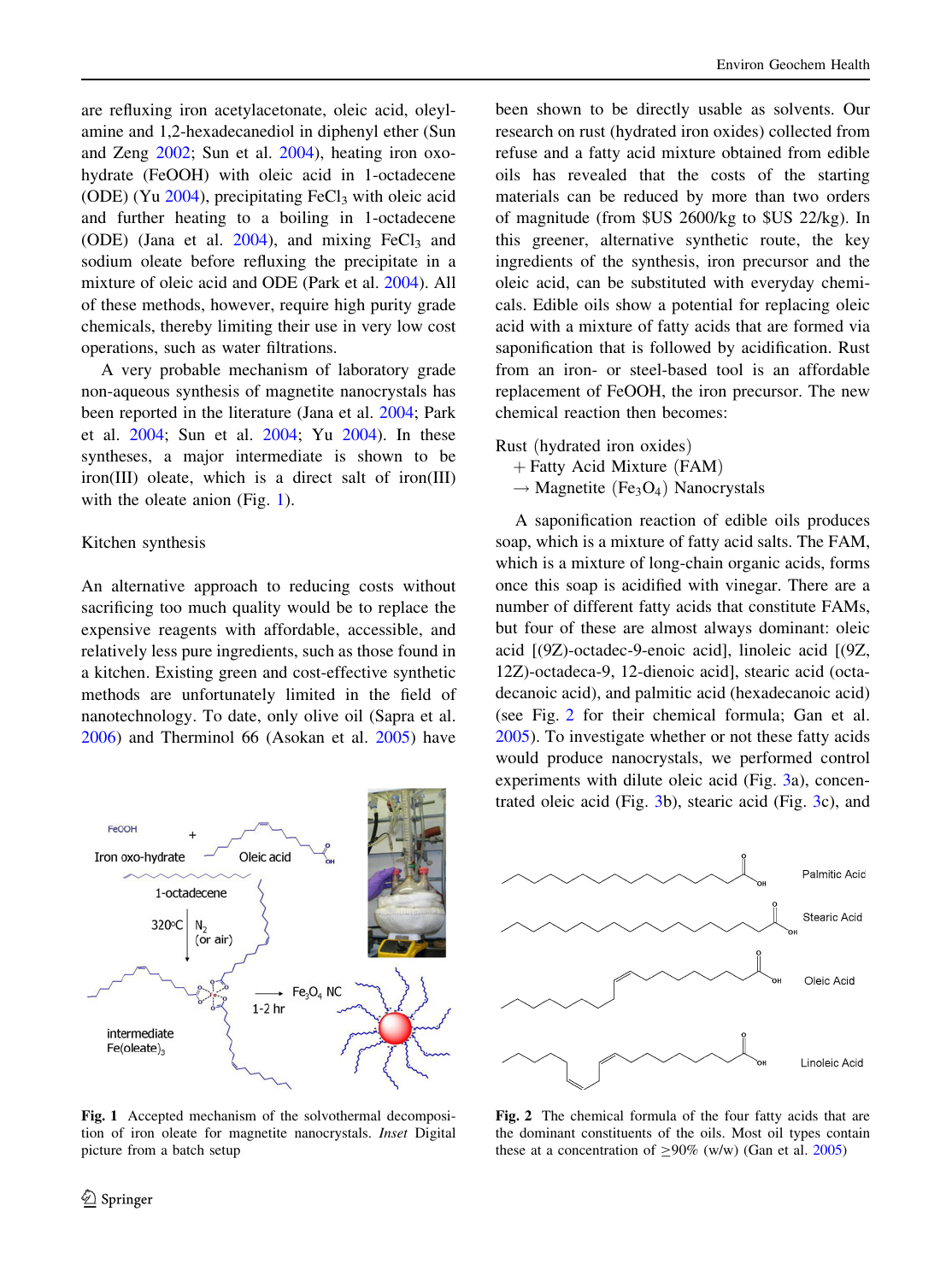

Fig. 3 Transmission electron micrographs (TEM) of magnetite nanocrystals that are synthesized from FeOOH and a oleic acid (10.84  $\pm$  0.55-nm nanocrystals), **b** concentrated oleic acid

linoleic acid (Fig. [3d](#page-4-0)). Evaluation of the particle sizes of the nanocrystals did not indicate any correlation between the size of the crystals and the structure of the fatty acid since the use of mono-unsaturated 18-carbon-long oleic acid resulted in  $10.84 \pm 0.55$ nm nanocrystals, saturated 18-carbon-long stearic acid produced  $8.90 \pm 0.60$ -nm nanocrystals, and doubly unsaturated 18-carbon-long linoleic acid formed 7.68  $\pm$  1.47-nm nanocrystals.

<span id="page-4-0"></span>The solvent, ODE, is a common nanocrystal synthesis solvent that has many more applications (Al-Salim et al. [2007](#page-7-0)). In an environment without electricity, however, a proposed reaction should be as simple as possible. For this reason, we tested the nano-magnetite synthesis procedure with and without

 $(9.41 \pm 0.92$ -nm nanocrystals), c stearic acid  $(8.90 \pm 0.60$ -nm nanocrystals), d linoleic acid and 1-octadecene (ODE)  $(7.68 \pm 1.47$ -nm nanocrystals)

the solvent (Fig. [4](#page-5-0)) and found that even in the absence of the solvent, we were able to produce nanocrystals, although the crystallite size was larger.

The third parameter would be the composition of the iron source. For this investigation, we used rust collected from refuse in our controlled experiments. Although rust is predominantly FeOOH (Misawa et al. [1974\)](#page-7-0), it may contain unoxidized, zero valent iron (Fe) since rusting usually stops when the surface of the iron-containing tool is fully covered. Figure [5](#page-5-0) shows X-ray diffraction data on different trials with two different rust sources. Note that both spectra fit the standard magnetite peaks perfectly. The trial shown in Fig. [5c](#page-5-0) also contains some zero valent iron (Fe).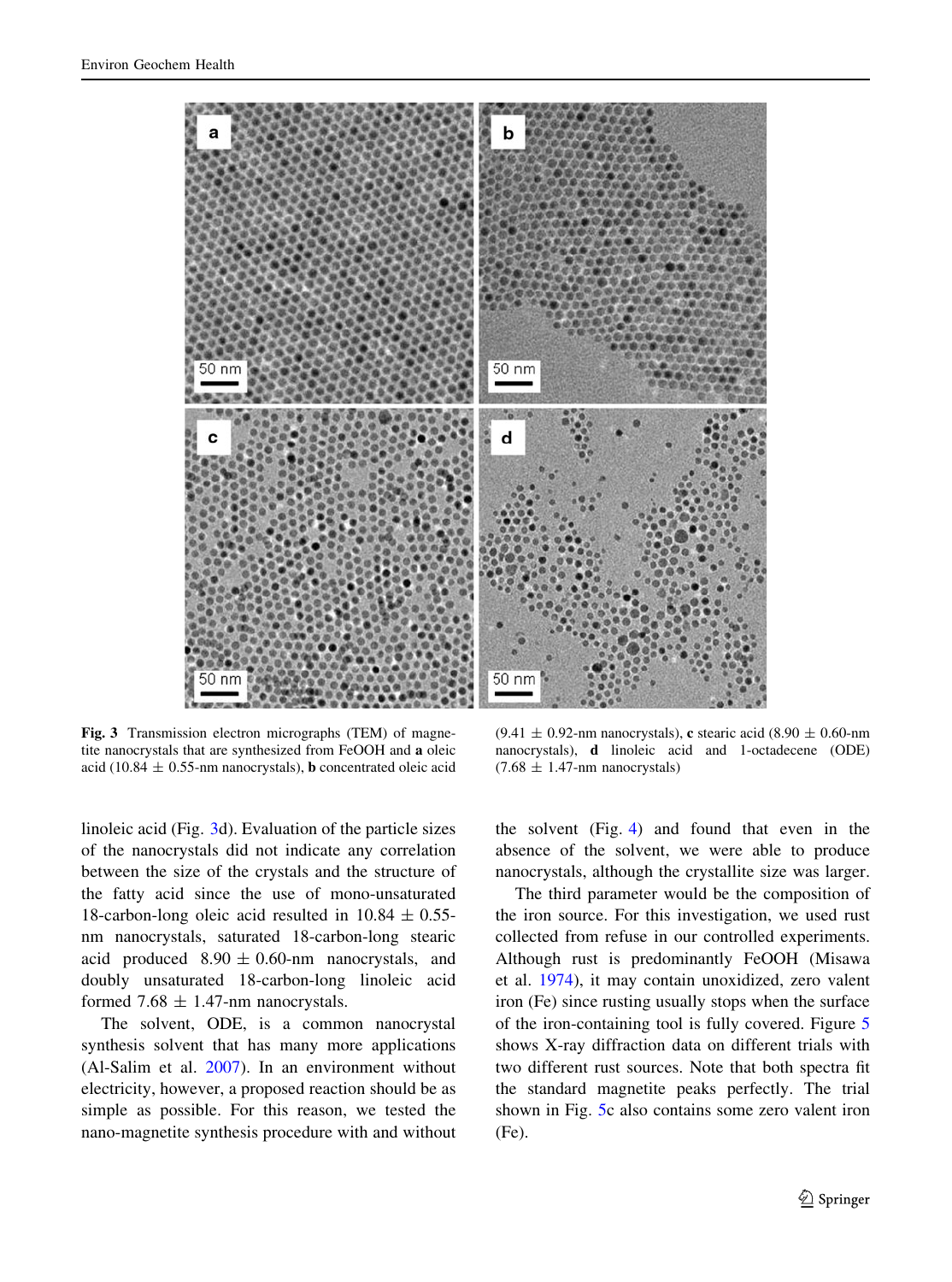

Fig. 4 Magnetite nanocrystal synthesis with FeOOH and oleic acid in ODE (a;  $12.04 \pm 1.23$ -nm nanocrystals) and in the absence of ODE (**b**;  $66.80 \pm 13.56$ -nm nanocrystals)

Fig. 5 Effect of rust composition on the synthesis of the nanocrystals. a Magnetite standard taken from the JADE diffraction database, **b** magnetite from rust source 1, c magnetite from rust source 2 where zero valent iron  $[Fe(0)]$  is also present



<span id="page-5-0"></span>The last parameter is the control over the reaction setup and procedure. Temperature changes are of primary concern since laboratory synthesis uses a calibrated temperature controller. It would be hard to maintain a constant temperature with tools that are available in a rural household, which is the reason for monitoring the visible cues of the reaction; for example, when it stops smoking, the reaction is deemed stopped. Figure [6](#page-6-0) shows the steps of a kitchen synthesis. A comparison of the results of the

kitchen synthesis with the controlled laboratory process is shown in Table [2.](#page-6-0)

#### **Conclusions**

When approached as open source nanotechnology, the kitchen synthesis of magnetite nanocrystals can become a new way to advance and foster technology transfer to the underdeveloped world. Open source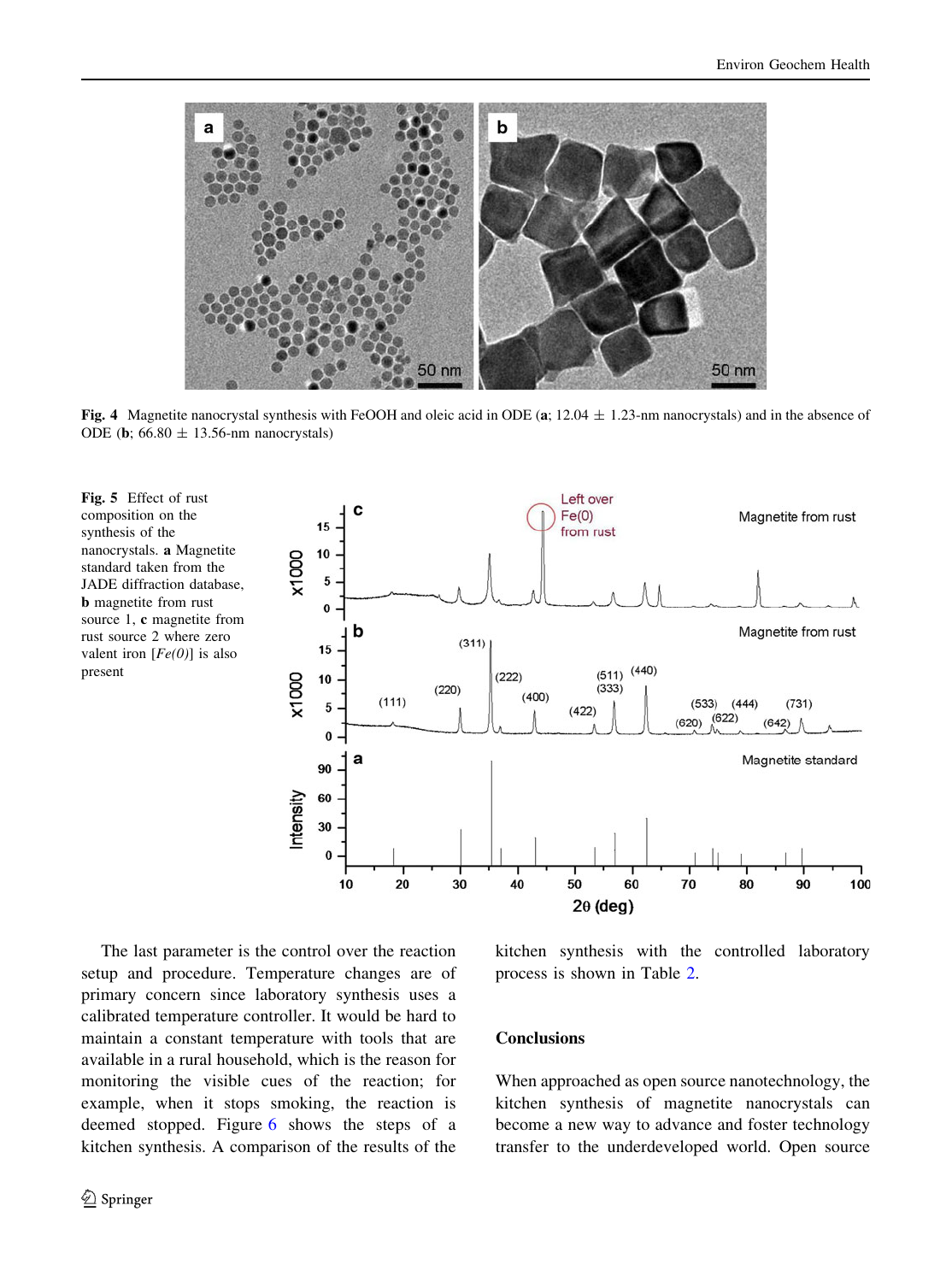

Fig. 6 Scheme of the kitchen synthesis. a Ingredients for a typical nanocrystal synthesis include: oil, vinegar, pan, crystal drain opener, and rust. b, c Synthesis begins with soapmaking, the first step of which is mixing the oil with the crystal drain opener and water. d After curing for 1 day, the soap solidifies. e–h For efficient dissolution in subsequent steps, the soap is ground to a fine powder (e), then mixed with vinegar (f) while heating on a stove (g, h). I, j Once all of the soap is dissolved, the solution forms two layers: a yellow top layer and a cloudy white/yellow bottom layer. **k** The top layer is the fatty acid

mixture (FAM). This needs to be heated at 110"C to remove excess water and vinegar by-products. l Clear yellow FAM is collected. m,n Rust is scraped off of rusted metals and is ground to a fine powder. o FAM and rust are mixed. p, q Mixture is heated for 2 h at below and near boiling temperatures. The temperature is measured using a standard mercury thermometer. r, s Magnetite (black) begins to form. t TEM micrograph is obtained after magnetic separation in chloroform. Scale bar: 50 nm

|  |  |  |  | Table 2 Comparison of laboratory (Lab) versus kitchen (FAM) synthesis products |  |  |  |
|--|--|--|--|--------------------------------------------------------------------------------|--|--|--|
|--|--|--|--|--------------------------------------------------------------------------------|--|--|--|

| Laboratory vs.    | Average       | Standard       | Diffraction |  |
|-------------------|---------------|----------------|-------------|--|
| kitchen synthesis | diameter (nm) | deviation (nm) | check       |  |
| Lab 1             | 10.84         | 0.55           | Magnetite   |  |
| Lab $2$           | 66.80         | 13.56          | Magnetite   |  |
| FAM 1             | 12.04         | 1.23           | Magnetite   |  |
| FAM 2             | 52.69         | 12.56          | Magnetite   |  |

FAM Fatty acid mixture

<span id="page-6-0"></span>principles can be applied to provide and improve accessibility to the technique, especially in water treatment applications. Through an interactive website [\(http://www.opensourcenano.net\)](http://www.opensourcenano.net) potential participants can give feedback for the whole process after their own trials and help build a free-licensed technology which will address their immediate problems, i.e., arsenic poisoning.